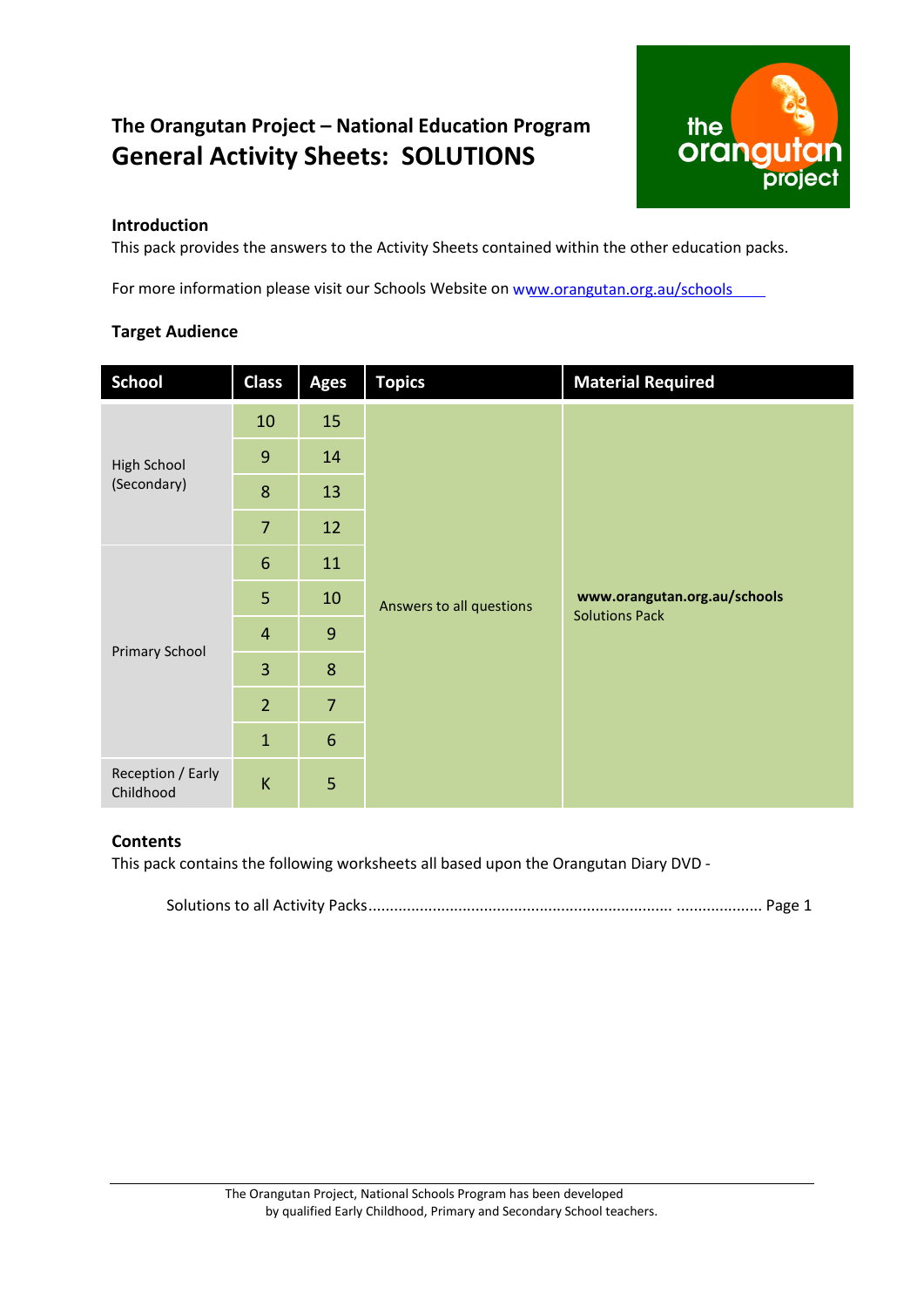

**Orangutan Word Search - 1**

|              |   |   | a | r              |              |   |                |             |   |
|--------------|---|---|---|----------------|--------------|---|----------------|-------------|---|
|              | r | a |   | $\overline{2}$ |              |   |                |             | S |
| $\mathbf{r}$ |   | r | e | с              | m            |   |                | k           | Z |
| e            | e | e | S | 1              | a            |   |                | а           |   |
| S            | a | r |   | 1              |              | r | e              | e           | S |
| t            | f |   | ū |                |              | а |                | $\mathbf n$ | O |
| $\mathbf f$  |   |   | d | D              | a            |   | ۲J             | e           |   |
| $\mathbf O$  |   |   |   | e              | ${\bf S}$    | h | O              | 1           |   |
| n            | O |   | t | $\mathbf r$    | $\mathbf{1}$ |   |                | t           | a |
| e            | e | d | O | d              | X            |   | $\overline{0}$ |             |   |

**Orangutan Word Search - 2**



**Orangutan Word Search - 3**

#### Activity: My left-over letters are: IERNLAUASTTWRESA

The state is Western Australia



**Orangutan Word Search - 4**



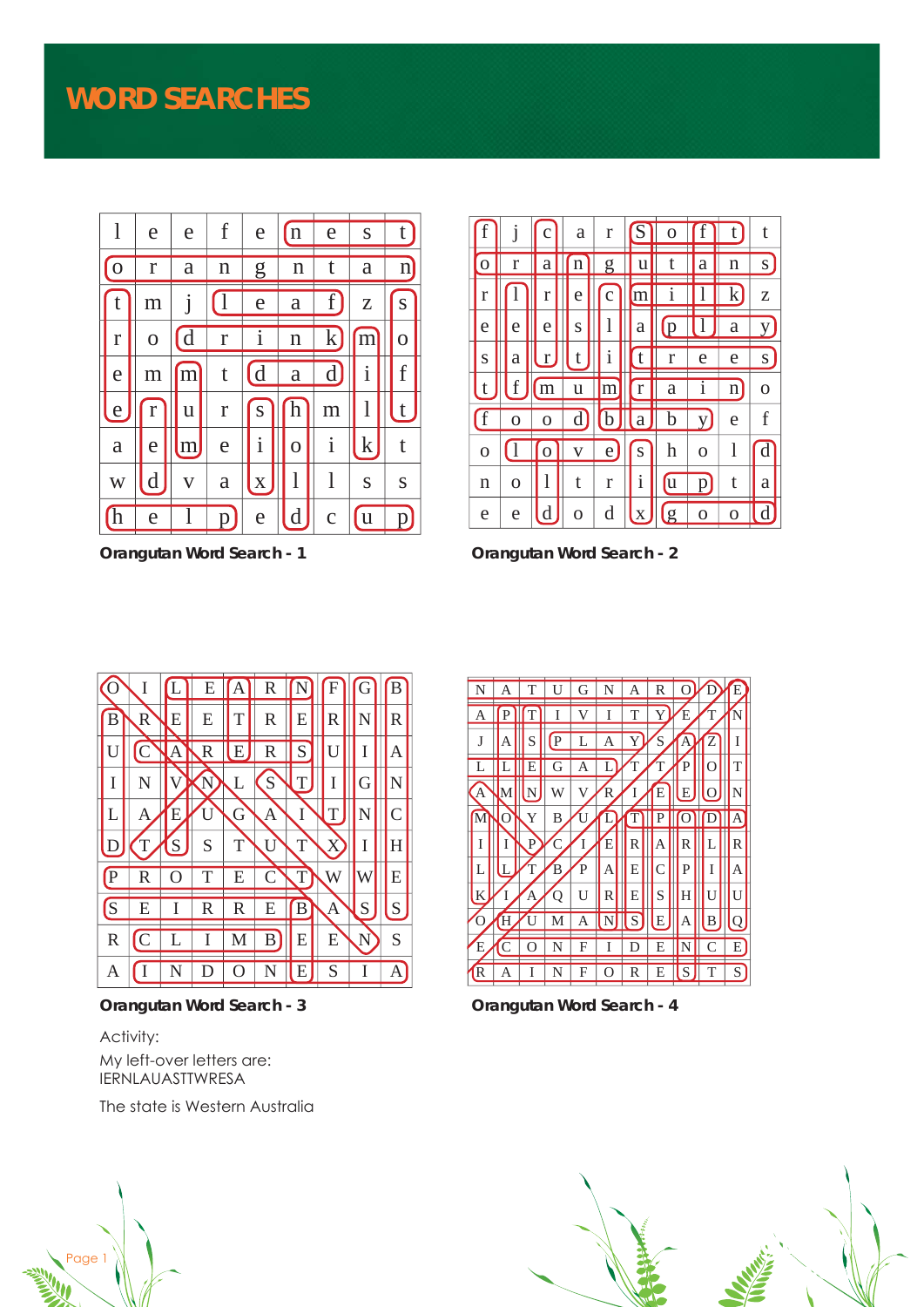## **WORD SEARCHES**



Activity:

My left-over letters are: KBLSTTEOARTMENLTIEE

Young orangutans like to drink milk from a bottle.

They need to learn how to build a nest in a tree.



#### Activity:

My left-over letters are: SEOGPURRRYUN

One of the babies in the nursery group died from the fu.



#### **Indonesian Word Search - 1 Indonesian Word Search - 2**

Activity:

My left-over letters are: TRFMAONNOUITRECHOGKIL

Each morning the carers take the orphaned orangutans into the forest. There they teach them survival skills. One of the most important is to look for fruit to eat.

| $\mathbf R$ | S | E           | C | N        | A | N           | I           | F | S           |
|-------------|---|-------------|---|----------|---|-------------|-------------|---|-------------|
| $\mathbf R$ | E | E           | T | $\bf{H}$ | I | R           | D           | E | I           |
| F           | R | U           | I | T        | A | $\mathbf K$ |             | S | S           |
| М           | T | G           | N | I        |   | R           | A           | T | S           |
| E           | N | S           | N | E        | U | O           |             | L | $\mathbf 0$ |
| A           | E | 0           | N | J        | L | L           | N           | T | E           |
| L           |   | A           |   | റ        | P | $\mathbf Y$ | $\mathbf C$ | Н | Y           |
| S           | K | T           | L | L        | S | P           | A           | L | M           |
| S           | S | П           | P | E        | R | V7          | T           | S | E           |
| $\mathbf 0$ | D | $\mathbf R$ | E | T        | R | T           | E           | V | E           |

**Orangutan Diary (Episode 2) Word Search Orangutan Diary (Episode 3) Word Search**

#### Activity:

My left-over letters are: RREISNEOONLLNECHSOD The Director's name is Lone Droscher Nielson



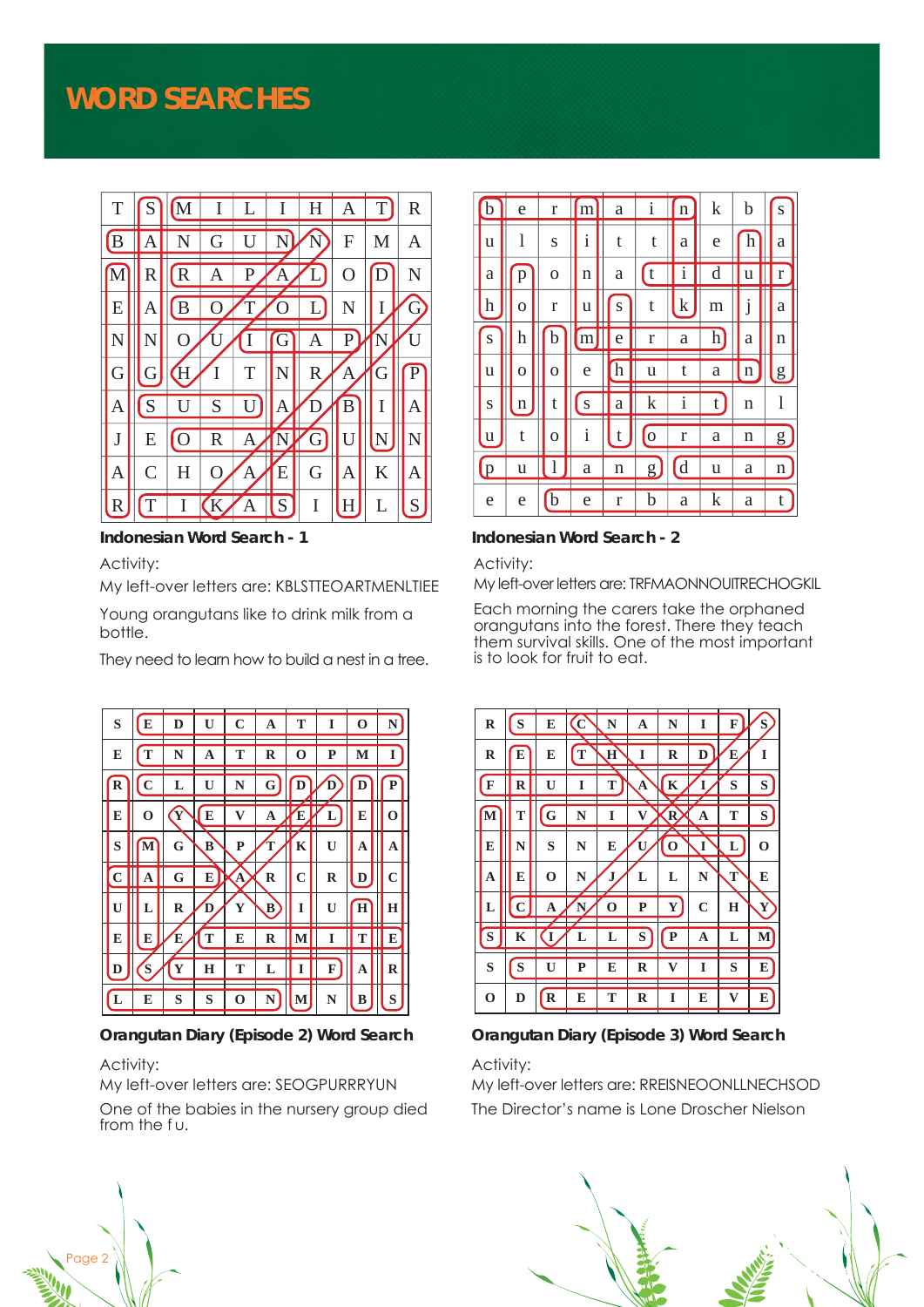# **ORANGUTAN FAST FACTS**



**1)** What is the scienti f c name for the Bornean orangutan3

**2)** Name 3 predators of the orangutan.

**3)** A female orangutan has a baby on average every - Years?

**4)** How long do young orangutans normally stay with their mothers?

**5)** Orangutans, bonobos, chimpanzees and gorillas are all part of what family?

**6)** How old do orangutans live in the wild?

**7)** What age does a Male orangutan reach full maturity?

**8)** As a male orangutan gets older their faces develop – What?

**9)** Orangutans only live in the wild where?

**10)** In the Malay language orangutan means?

### **Answers**

**1)** Pongo Pygmaeus

**2)** Tiger, leopard, large python

**3)** Eight years

**4)** 11 or 12 years

**5)** The Great Ape family

**6)** About 35 years in the wild-they can live to more than 50 years in captivity

**7)** Approx 15 years of age

**8)** Cheek pads and throat pouches

**9)** Borneo and North Sumatra

**10)** "Person of the Forest"

Ref: National Geographic Kids

age 3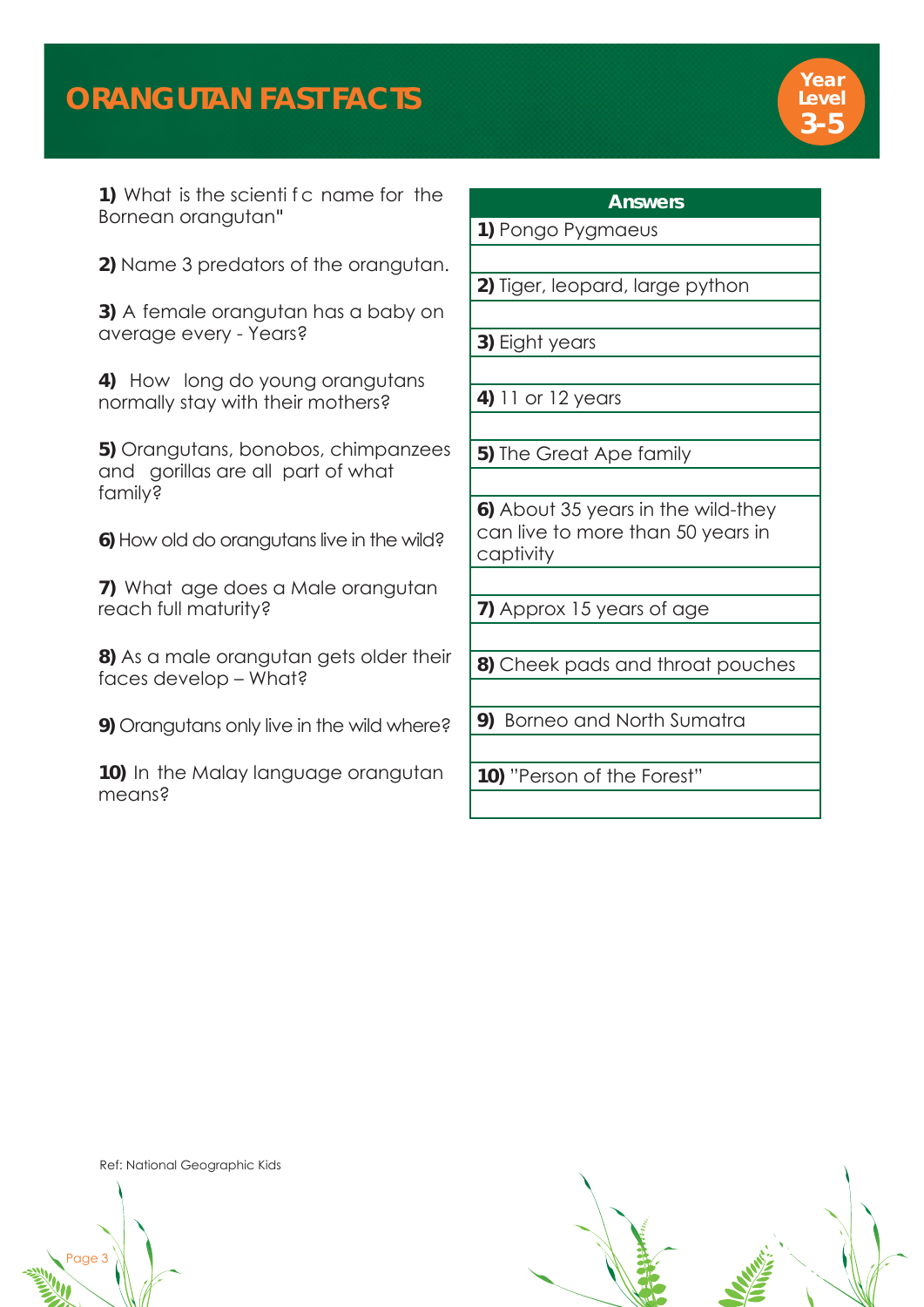

| PEA                  | <u>E</u><br>P<br>$\overline{\mathsf{A}}$<br>$\overline{14}$                                                   |
|----------------------|---------------------------------------------------------------------------------------------------------------|
| <b>FIERANEDTOTSO</b> | E S<br>R<br>T<br>A<br>N<br>Е<br>T<br>ı<br>F<br>Ο<br>ID<br>$\mathbf \iota$<br>17<br>35<br>$23^{-}$             |
| <b>FIOSUURORVG</b>   | $rac{S}{\sqrt{2}}$<br>U<br>O R<br>R<br>V<br>U<br>G<br>19                                                      |
| GATNOANRU            | N G<br>A N <br>R<br>Α<br>T                                                                                    |
| MALOLPI              | M O<br>А<br>L                                                                                                 |
| <b>MEETCSOYS</b>     | S<br>S<br>$\frac{E}{28}$<br> E<br>Υ<br>T<br>∣M∣                                                               |
| RAOREINTFS           | S<br>ΝI<br>F<br>$R$ E<br>R<br>А<br>Ţ<br>ı<br>O<br>24<br>١ń<br>$\overline{34}$                                 |
| <b>FUTRI</b>         | R<br>U<br>F<br>I<br>T<br>$\overline{13}$<br>20                                                                |
| EATP                 | E<br>P<br>Α                                                                                                   |
| SAMWP                | $\overline{\mathsf{S}}$<br>w<br>P.<br>А<br>IMI                                                                |
| FERSI                | S <br>R<br>E<br>F<br>$\overline{12}$<br>25                                                                    |
| HATBAIT              | B<br>$\frac{H}{5}$<br>Ţ<br>A<br>ΙA<br>L<br>$\overline{33}$<br>$\overline{29}$                                 |
| YRCUANTAS            | S<br>R  <br>Υ<br>А<br>N<br>U<br>Α<br>$\overline{10}$<br>$\overline{18}$<br>$\overline{32}$<br>$\overline{22}$ |



|                    | $\boxed{L \mid E \mid T \mid S}$ $\boxed{S}$ $\boxed{H \mid E \mid L \mid P}$ $\boxed{S \mid A \mid V \mid E}$ $\boxed{S \mid A \mid V \mid E}$ $\boxed{S \mid A \mid V \mid E}$ $\boxed{S \mid A \mid V \mid E}$ $\boxed{S \mid H \mid V \mid E}$ $\boxed{S \mid H \mid V \mid E}$ $\boxed{S \mid H \mid V \mid E}$ $\boxed{S \mid A \mid V \mid E}$ $\boxed{S \mid H \mid E}$ $\boxed{S \mid A \mid V \mid E}$ $\boxed{S \mid A \mid V \$ |  |
|--------------------|---------------------------------------------------------------------------------------------------------------------------------------------------------------------------------------------------------------------------------------------------------------------------------------------------------------------------------------------------------------------------------------------------------------------------------------------|--|
| E[X T N C T 1 O N] |                                                                                                                                                                                                                                                                                                                                                                                                                                             |  |